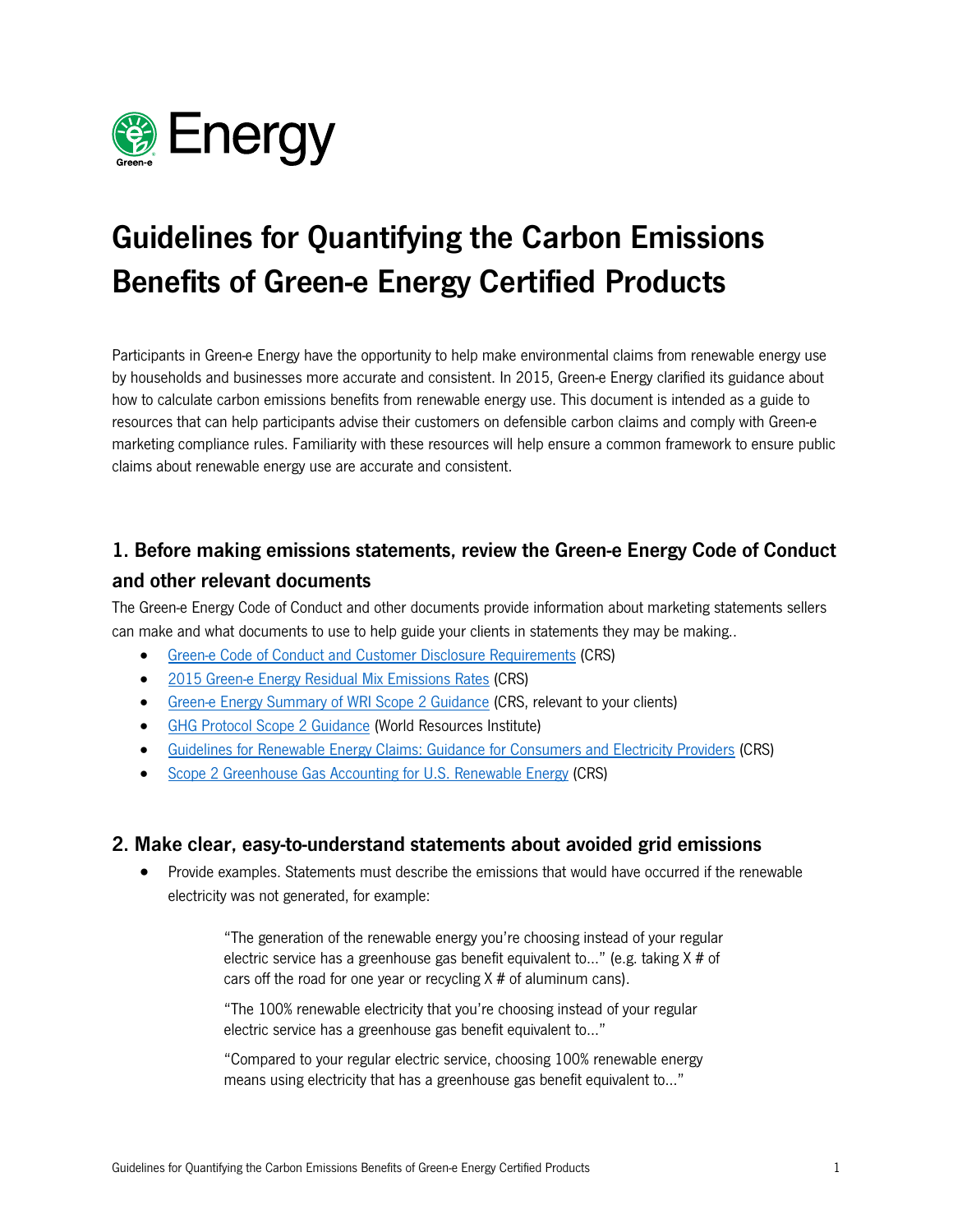"[Participant company's] 100% renewable energy product has a greenhouse benefit equivalent to… if you purchase X MWh annually."

- Do not suggest that emissions changes result from the purchase of the certified product
- Accurately calculate the non-baseload output emissions rate for your products using this guidance:
	- 1. The maximum conversion factor that Green-e Energy permits for use in carbon-related equivalency claims is based on the non-baseload output emission rate of electricity generation in the NERC region in which the renewable MWh was generated.
	- 2. In cases where a participant does not provide geographical disclosures for certified renewable energy certificate (REC) products to consumers, the maximum rate that may be used is the nonbaseload output emission rate of electricity generation in the NERC region with the lowest such rate at the time the equivalency factor was first published (available from the [EPA's eGRID](http://epa.gov/cleanenergy/energy-resources/egrid/)  [database\)](http://epa.gov/cleanenergy/energy-resources/egrid/).

#### 3. Consult WRI guidance before providing Scope 2 accounting guidance

Participants in Green-e Energy may want to educate their customers and other stakeholders about the benefits of purchasing Green-e Energy certified products with respect to Scope 2 greenhouse gas (GHG) emissions (greenhouse gas emissions from purchased, offsite electricity). These resources from the World Resources Institute (WRI) can help residential and business customers describe how they can use renewable energy products to reduce their Scope 2 emissions:

- [GHG Protocol Scope 2 Guidance: Executive Summary](http://ghgprotocol.org/files/ghgp/Scope2_ExecSum_Final.pdf) (WRI)
- [Scope 2 Guidance case studies](http://ghgprotocol.org/files/ghgp/Scope%202%20Guidance%20case%20studies_0.pdf) (GHG Protocol, see EDF Energy example [pp. 10–11)]

#### 4. Use Green-e pre-approved statements when marketing Green-e certified products

The following statements may be used to describe the environmental impact of the retail electricity user's renewable energy emissions (their Scope 2 emissions), and are related to the emissions that the user would have been responsible for if they used system power instead of purchasing renewables (emphasis not required):

"Generation of [the Green-e Energy certified product] did not cause direct greenhouse gas emissions."

"By purchasing [the Green-e Energy certified product] you are able to report zero Scope 2 emissions."

"By purchasing [the Green-e Energy certified product] you are reducing your greenhouse gas footprint compared to your regular electricity service."

"By purchasing [the Green-e Energy certified product] you are reducing your greenhouse gas footprint compared to your electricity use before your renewable energy purchase."

#### 5. Maximize the value of residual mix information on Product Content Labels (PCLs)

Participants in Green-e Energy are required to provide information about the alternative fuel mix in their product content label. This requirement is intended to demonstrate to potential customers the difference between what they would otherwise be receiving and the product being marketed.